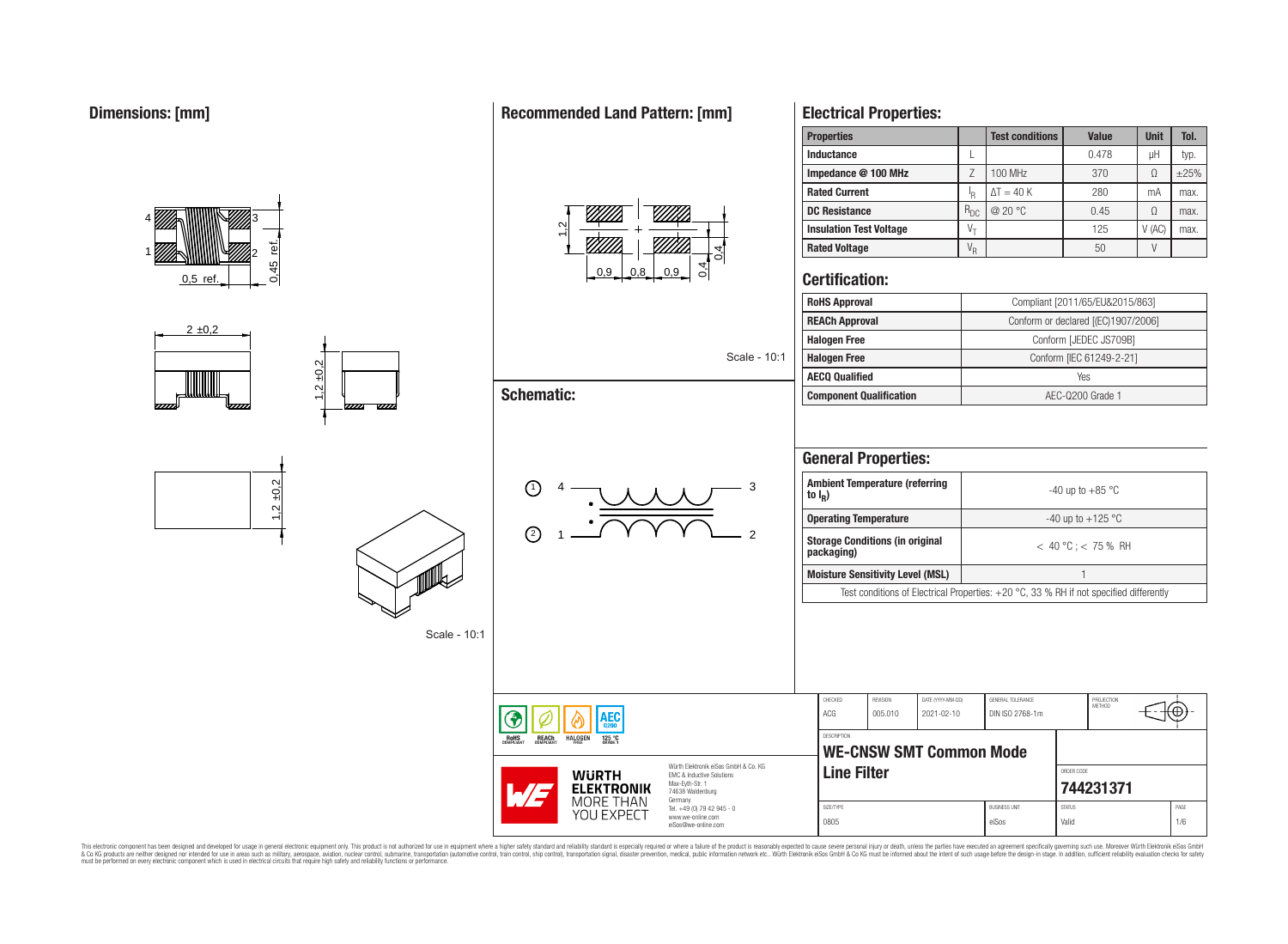# **Typical Impedance Characteristics:**



This electronic component has been designed and developed for usage in general electronic equipment only. This product is not authorized for use in equipment where a higher safely standard and reliability standard si espec & Ook product a label and the membed of the seasuch as marked and as which such a membed and the such assume that income in the seasuch and the simulation and the such assume that include to the such a membed and the such

⊕

## **Test Setup:**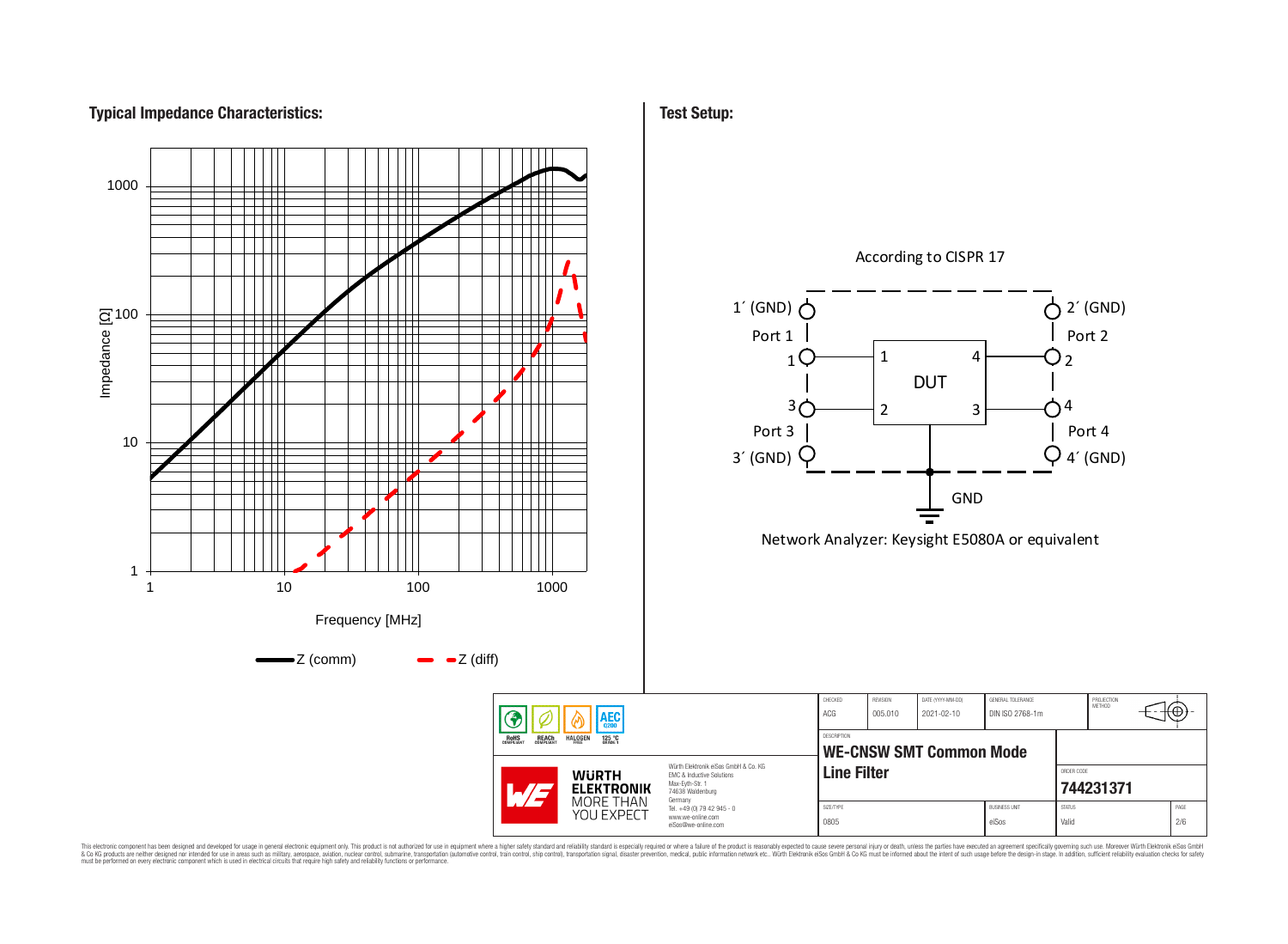## **Packaging Specification - Tape: [mm]**

**Packaging Specification - Reel: [mm]**



This electronic component has been designed and developed for usage in general electronic equipment only. This product is not authorized for use in equipment where a higher safely standard and reliability standard si espec & Ook product a label and the membed of the seasuch as marked and as which such a membed and the such assume that income in the seasuch and the simulation and the such assume that include to the such a membed and the such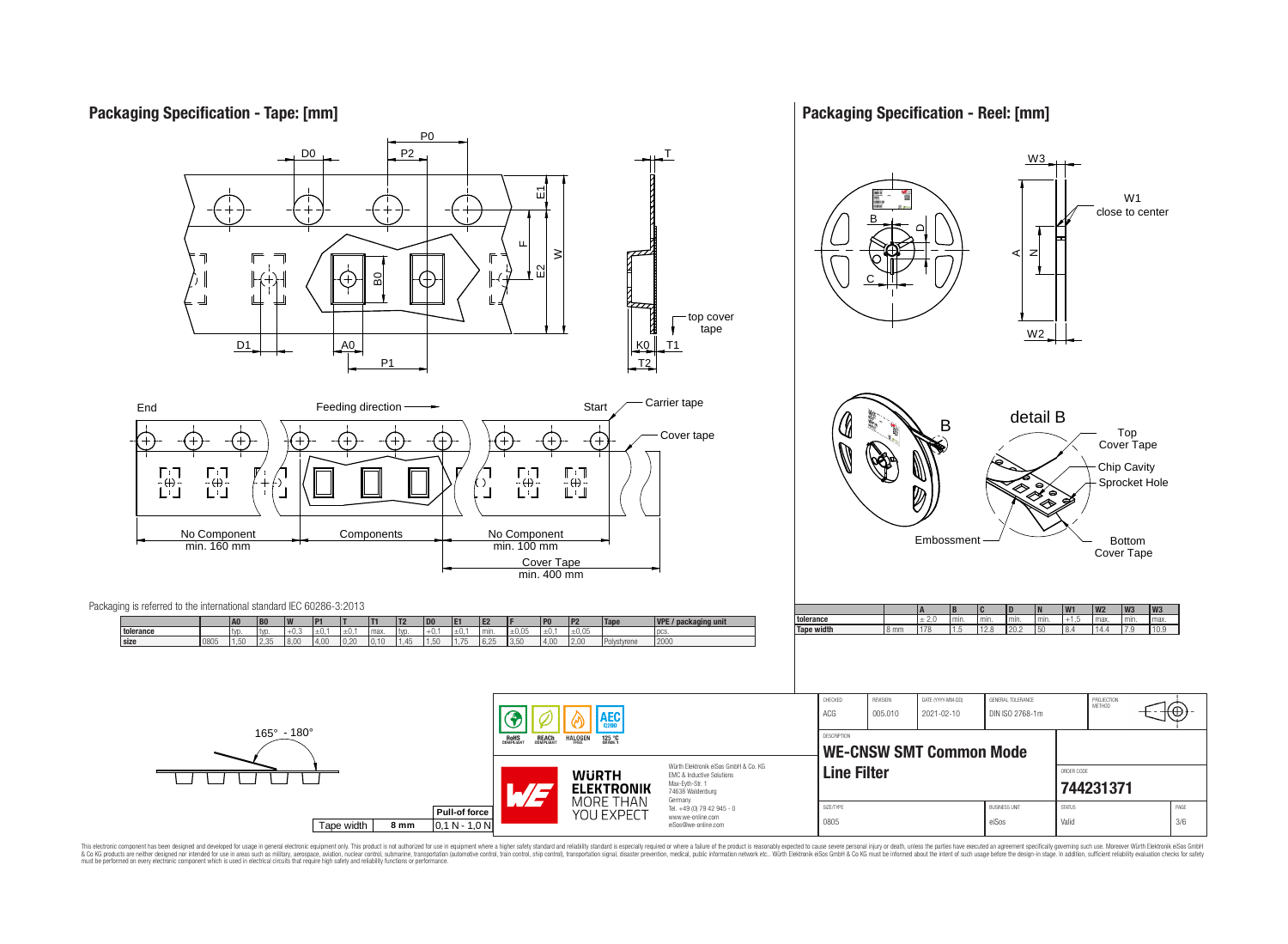# **Classification Reflow Profile for SMT components:**



# **Classification Reflow Soldering Profile:**

| <b>Profile Feature</b>                              |                           | <b>Value</b>                     |
|-----------------------------------------------------|---------------------------|----------------------------------|
| <b>Preheat Temperature Min</b>                      | 's min                    | 150 °C                           |
| <b>Preheat Temperature Max</b>                      | <sup>I</sup> s max        | 200 °C                           |
| Preheat Time $t_s$ from $T_{s,min}$ to $T_{s,max}$  | $t_{\rm s}$               | $60 - 120$ seconds               |
| Ramp-up Rate $(T_1$ to $T_p$ )                      |                           | 3 °C/ second max.                |
| <b>Liquidous Temperature</b>                        | ъ.                        | 217 °C                           |
| Time t <sub>i</sub> maintained above T <sub>1</sub> | t,                        | $60 - 150$ seconds               |
| Peak package body temperature                       | $\mathsf{I}_{\mathsf{D}}$ | $T_p \leq T_c$ , see Table below |
| Time within 5°C of actual peak<br>temperature       | $t_{p}$                   | $20 - 30$ seconds                |
| Ramp-down Rate $(T_p$ to $T_1$ )                    |                           | $6^{\circ}$ C/ second max.       |
| Time 25°C to peak temperature                       |                           | 8 minutes max.                   |

refer to IPC/ JEDEC J-STD-020E

# **Package Classification Reflow Temperature (T<sup>c</sup> ):**

| <b>Properties</b>                                                    | Volume mm <sup>3</sup><br>< 350 | Volume mm <sup>3</sup><br>350-2000 | Volume mm <sup>3</sup><br>>2000 |
|----------------------------------------------------------------------|---------------------------------|------------------------------------|---------------------------------|
| <b>PB-Free Assembly   Package Thickness  </b><br>$< 1.6$ mm          | 260 °C                          | 260 °C                             | 260 °C                          |
| <b>PB-Free Assembly   Package Thickness  </b><br>$1.6$ mm $- 2.5$ mm | 260 °C                          | 250 °C                             | 245 °C                          |
| <b>PB-Free Assembly   Package Thickness  </b><br>$>2.5$ mm           | 250 °C                          | 245 °C                             | 245 °C                          |

refer to IPC/ JEDEC J-STD-020E

| <b>AEC</b> |                                                                                   | CHECKED<br>ACG                    | <b>REVISION</b><br>005.010                                                                                          | DATE (YYYY-MM-DD)<br>2021-02-10 | GENERAL TOLERANCE<br>DIN ISO 2768-1m |  | PROJECTION<br><b>METHOD</b>   | ΉΨ,                    |           |             |
|------------|-----------------------------------------------------------------------------------|-----------------------------------|---------------------------------------------------------------------------------------------------------------------|---------------------------------|--------------------------------------|--|-------------------------------|------------------------|-----------|-------------|
|            | <b>REACH</b><br>COMPLIANT<br><b>HALOGEN</b><br><b>ROHS</b><br>COMPLIANT<br>125 °C |                                   | <b>DESCRIPTION</b><br><b>WE-CNSW SMT Common Mode</b>                                                                |                                 |                                      |  |                               |                        |           |             |
|            |                                                                                   | <b>WURTH</b><br><b>ELEKTRONIK</b> | Würth Flektronik eiSos GmbH & Co. KG<br>EMC & Inductive Solutions<br>Max-Evth-Str. 1<br>74638 Waldenburg<br>Germany | <b>Line Filter</b>              |                                      |  |                               | ORDER CODE             | 744231371 |             |
|            |                                                                                   | MORE THAN<br>YOU EXPECT           | Tel. +49 (0) 79 42 945 - 0<br>www.we-online.com<br>eiSos@we-online.com                                              | SIZE/TYPE<br>0805               |                                      |  | <b>BUSINESS UNIT</b><br>eiSos | <b>STATUS</b><br>Valid |           | PAGE<br>4/6 |

This electronic component has been designed and developed for usage in general electronic equipment only. This product is not authorized for subserved requipment where a higher selection equipment where a higher selection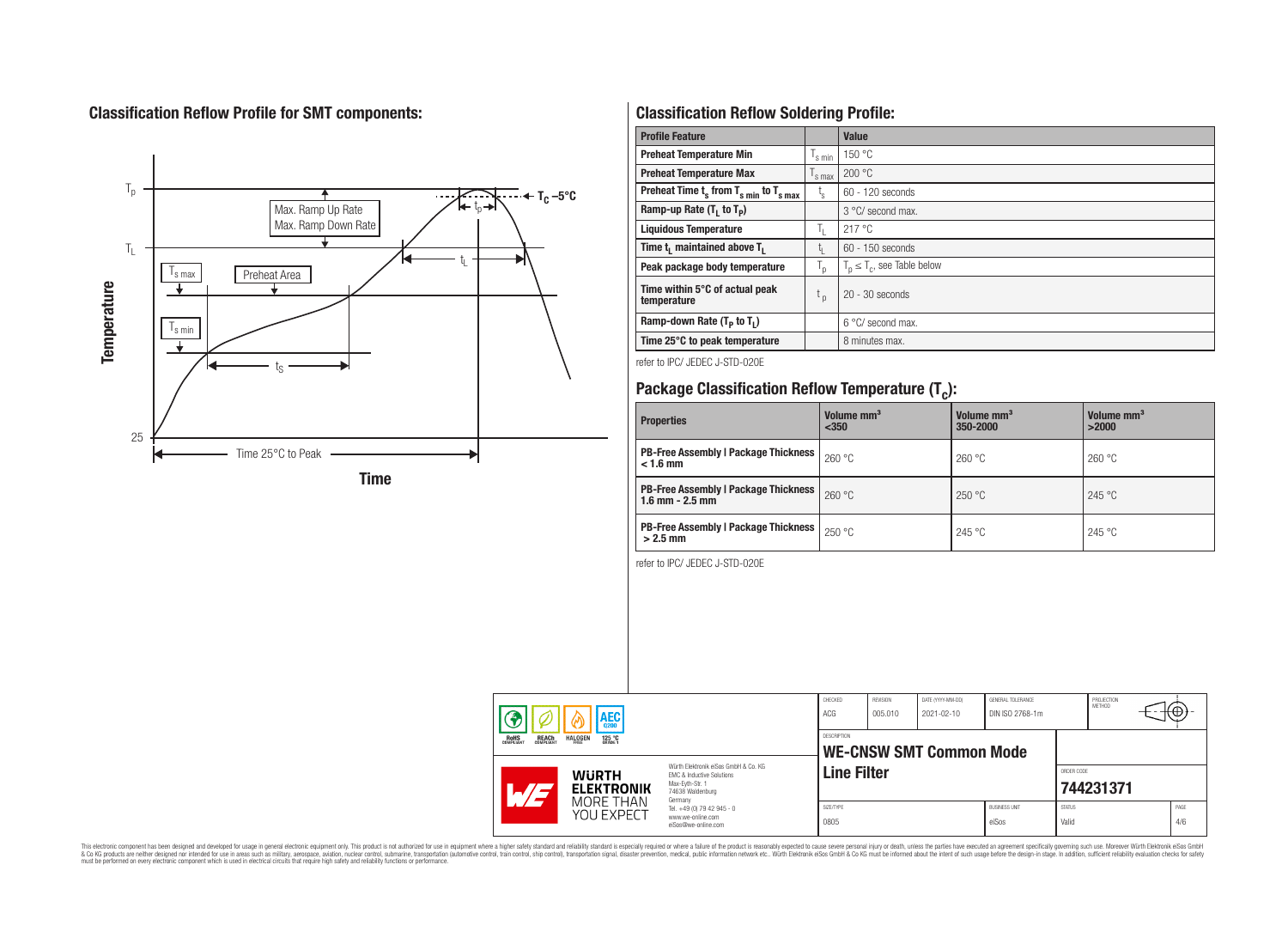## **Cautions and Warnings:**

## **The following conditions apply to all goods within the product series of WE-CNSW of Würth Elektronik eiSos GmbH & Co. KG:**

#### **General:**

- This electronic component is designed and manufactured for use in general electronic equipment.
- Würth Elektronik must be asked for written approval (following the PPAP procedure) before incorporating the components into any equipment in fields such as military, aerospace, aviation, nuclear control, submarine, transportation (automotive control, train control, ship control), transportation signal, disaster prevention, medical, public information network etc. where higher safety and reliability are especially required and/or if there is the possibility of direct damage or human injury.
- Electronic components that will be used in safety-critical or high-reliability applications, should be pre-evaluated by the customer.
- The component is designed and manufactured to be used within the datasheet specified values. If the usage and operation conditions specified in the datasheet are not met, the wire insulation may be damaged or dissolved.
- Do not drop or impact the components, the component may be damaged.
- Würth Elektronik products are qualified according to international standards, which are listed in each product reliability report. Würth Elektronik does not warrant any customer qualified product characteristics beyond Würth Elektroniks' specifications, for its validity and sustainability over time.
- The responsibility for the applicability of the customer specific products and use in a particular customer design is always within the authority of the customer. All technical specifications for standard products also apply to customer specific products.

#### **Product specific:**

#### **Soldering:**

- The solder profile must comply with the technical product specifications. All other profiles will void the warranty.
- All other soldering methods are at the customers' own risk.
- Strong forces which may affect the coplanarity of the components' electrical connection with the PCB (i.e. pins), can damage the part, resulting in avoid of the warranty.

#### **Cleaning and Washing:**

- Washing agents used during the production to clean the customer application might damage or change the characteristics of the wire insulation, marking or plating. Washing agents may have a negative effect on the long-term functionality of the product.
- Using a brush during the cleaning process may break the wire due to its small diameter. Therefore, we do not recommend using a brush during the PCB cleaning process.

#### **Potting:**

• If the product is potted in the customer application, the potting material might shrink or expand during and after hardening. Shrinking could lead to an incomplete seal, allowing contaminants into the core. Expansion could damage the components. We recommend a manual inspection after potting to avoid these effects.

#### **Storage Conditions:**

- A storage of Würth Elektronik products for longer than 12 months is not recommended. Within other effects, the terminals may suffer degradation, resulting in bad solderability. Therefore, all products shall be used within the period of 12 months based on the day of shipment.
- Do not expose the components to direct sunlight.
- The storage conditions in the original packaging are defined according to DIN EN 61760-2.
- The storage conditions stated in the original packaging apply to the storage time and not to the transportation time of the components.

#### **Packaging:**

• The packaging specifications apply only to purchase orders comprising whole packaging units. If the ordered quantity exceeds or is lower than the specified packaging unit, packaging in accordance with the packaging specifications cannot be ensured.

#### **Handling:**

- Violation of the technical product specifications such as exceeding the nominal rated current will void the warranty.
- Applying currents with audio-frequency signals may result in audible noise due to the magnetostrictive material properties.
- The temperature rise of the component must be taken into consideration. The operating temperature is comprised of ambient temperature and temperature rise of the component.The operating temperature of the component shall not exceed the maximum temperature specified.

These cautions and warnings comply with the state of the scientific and technical knowledge and are believed to be accurate and reliable. However, no responsibility is assumed for inaccuracies or incompleteness.

|                                                                                       | 3                                                                                                                                             | <b>AEC</b>                                    |                                                                        | CHECKED<br>ACG     | REVISION<br>005.010 | DATE (YYYY-MM-DD)<br>2021-02-10 | <b>GENERAL TOLERANCE</b><br>DIN ISO 2768-1m |                        | PROJECTION<br>METHOD | ₩₩.         |
|---------------------------------------------------------------------------------------|-----------------------------------------------------------------------------------------------------------------------------------------------|-----------------------------------------------|------------------------------------------------------------------------|--------------------|---------------------|---------------------------------|---------------------------------------------|------------------------|----------------------|-------------|
| ROHS<br>COMPLIANT<br><b>REACH</b><br>COMPLIANT<br><b>HALOGEN</b><br>125 °C<br>GRADE 1 |                                                                                                                                               | DESCRIPTION<br><b>WE-CNSW SMT Common Mode</b> |                                                                        |                    |                     |                                 |                                             |                        |                      |             |
|                                                                                       | Würth Elektronik eiSos GmbH & Co. KG<br><b>WURTH</b><br>EMC & Inductive Solutions<br>Max-Eyth-Str. 1<br><b>ELEKTRONIK</b><br>74638 Waldenburg |                                               | Germany                                                                | <b>Line Filter</b> |                     |                                 |                                             | ORDER CODE             | 744231371            |             |
|                                                                                       |                                                                                                                                               | MORE THAN<br>YOU EXPECT                       | Tel. +49 (0) 79 42 945 - 0<br>www.we-online.com<br>eiSos@we-online.com | SIZE/TYPE<br>0805  |                     |                                 | <b>BUSINESS UNIT</b><br>eiSos               | <b>STATUS</b><br>Valid |                      | PAGE<br>5/6 |

This electronic component has been designed and developed for usage in general electronic equipment only. This product is not authorized for use in equipment where a higher safety standard and reliability standard si espec & Ook product a label and the membed of the seasuch as marked and as which such a membed and the such assume that income in the seasuch and the simulation and the such assume that include to the such a membed and the such